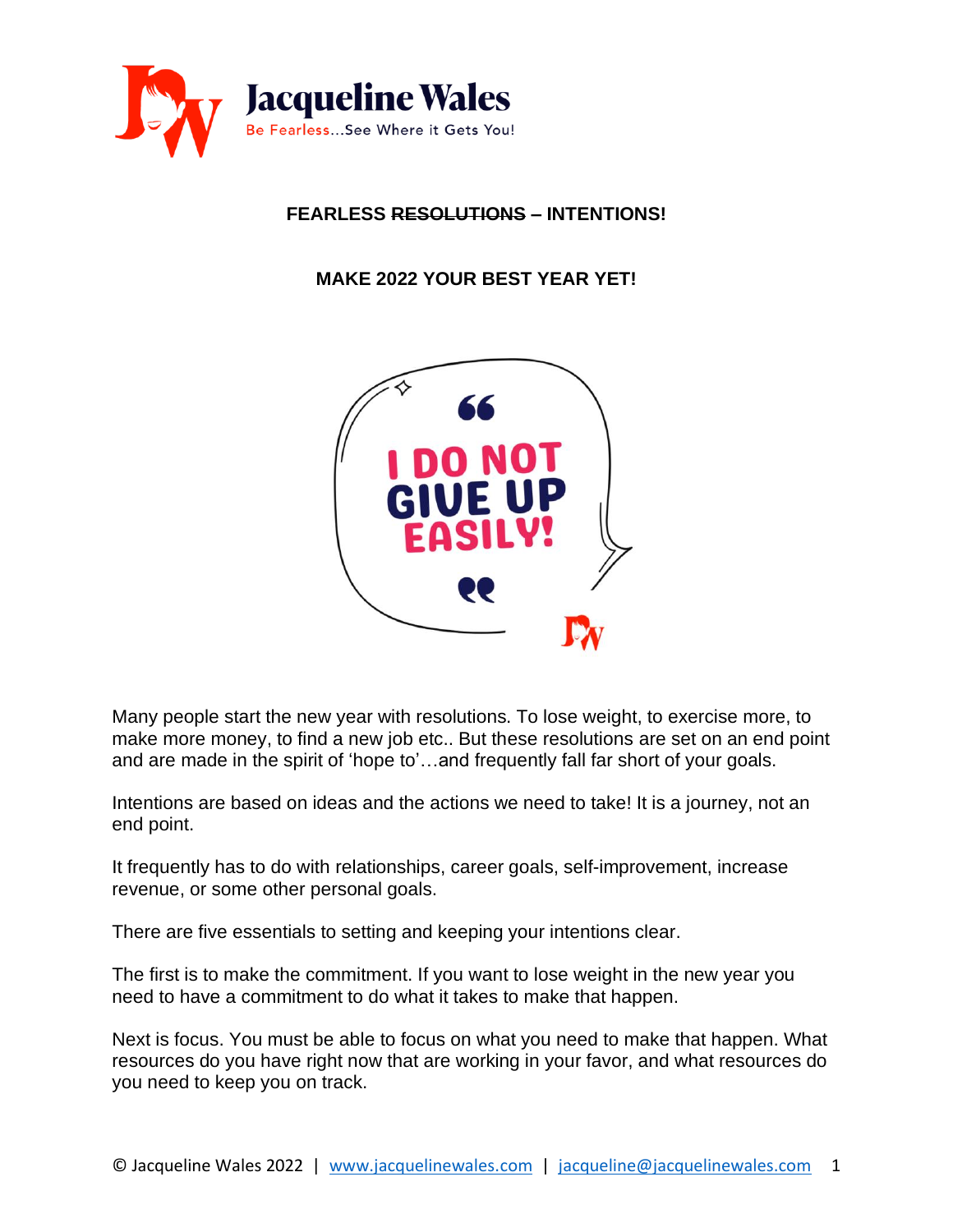Then you must have the discipline to take the actions necessary and stay committed and focused on the results you want.

Follow-through is critical. It's one thing to say you are committed, focused and disciplined, but if you don't have the follow-through to keep moving forward then it will fail.

One of the main ingredients for making sure your intentions stay strong is consistency. This means building good habits. Be willing to show up even when you don't feel like it.

When you know what you wish to achieve, and know you have the focus, discipline, follow-through, and consistency to make it work, you have a much greater chance at success.

But there is one more step you must embrace. Perseverance. You will have days when you missed the mark, and you may come down hard on yourself for the failure, but anything worth achieving always comes with a certain level of grit. Get it done. Fail and fail again but always keeping your eye on the future you wish to create.

One more thing…You must have some self-compassion to understand that when it doesn't always go the way you want you can be kind and allow yourself to feel the disappointment, but stop yourself from being a harsh judge that criticizes you for your failures.

Self-compassion is one of the greatest gifts we can give ourselves. Self-love is a goal. Learning how to do that, even when we feel we could do better, will always give you the impetus you need to keep moving forward.

As you think about what you wish to accomplish in 2022 be ambitious, but realistic about what you can accomplish with the time and resources you have available. You can wish for the stars, but the moon may be more accessible!

Wishing you all the very best in the Year Ahead!

Jacqueline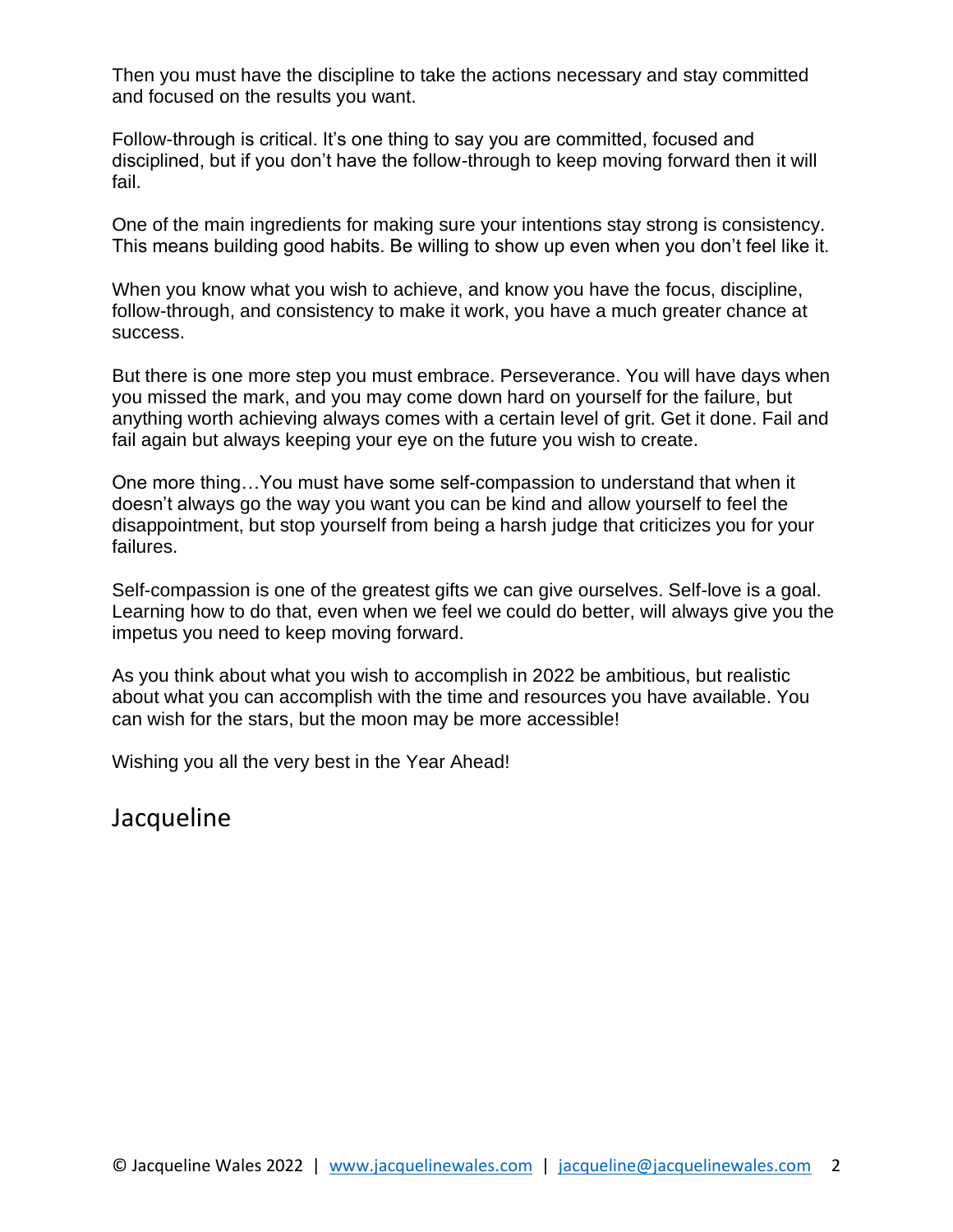

# **Section One**

What are your INTENTIONS for 2022? Be specific. I suggest you stick to three as the more you have the more your focus will be diffused. Put them in order of priority.

**1.**

**2.**

**3.**

# **Section Two**

In this section clarify what resources you need to fulfill these intentions.

## **Intention #1 (name)**

What Resources Do I Have To Fulfill This?

What Do I Need That I Don't Currently Have?

### **Intention #2 (name)**

What Resources Do I Have To Fulfill This?

What Do I Need That I Don't Currently Have?

## **Intention #3 (name)**

What Resources Do I Have To Fulfill This?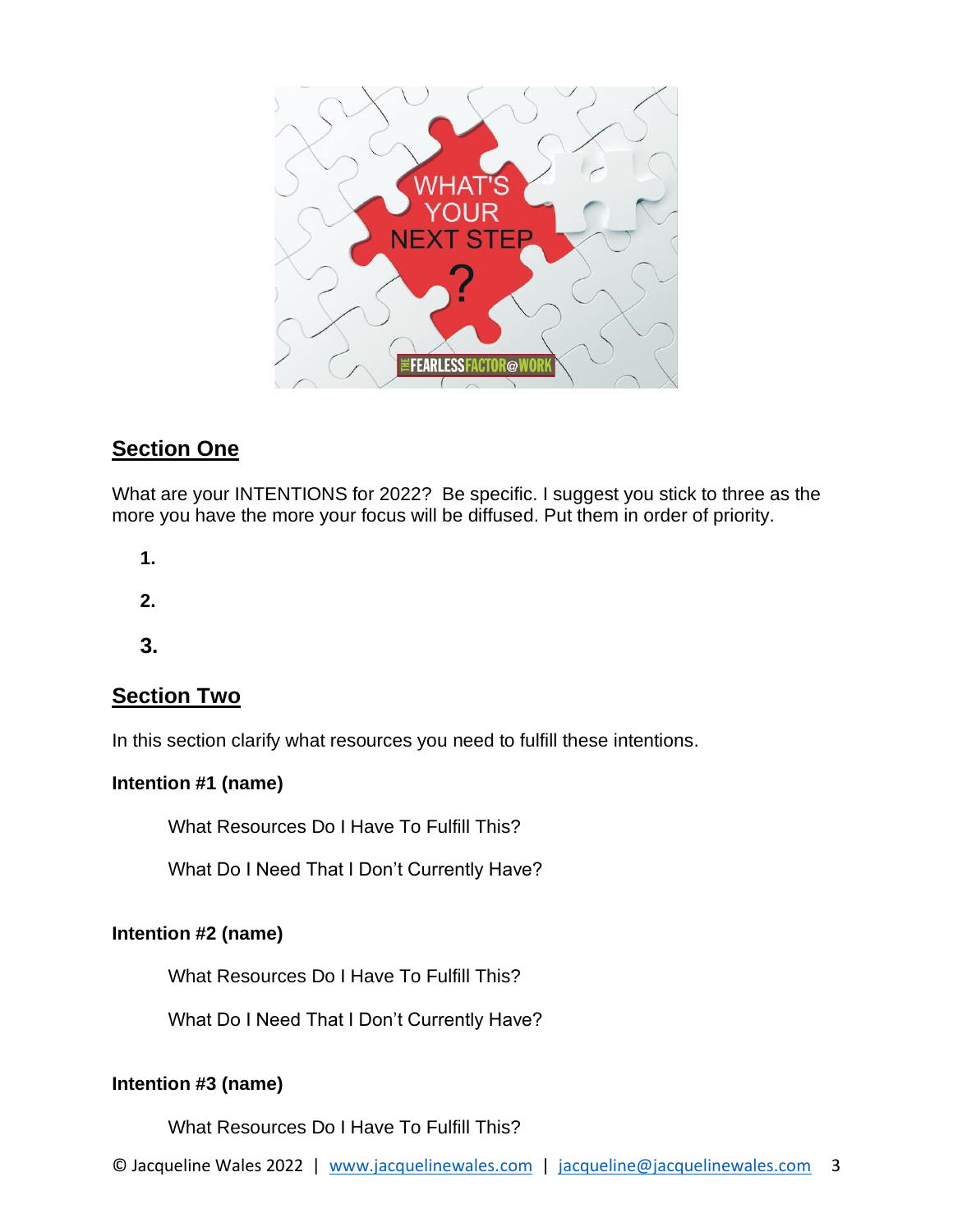What Do I Need That I Don't Currently Have?

Decide which **one** of these intentions is the most important for you right now.**Why Does This Matter?**



# **Section 2**

Write down what actions you need to take to fulfill this intention for the year to come. Be specific.

**Action #1 Action #2 Action #3 Action #4**

Now, decide which of these actions will take you the furthest toward your goal and number them in priority. Put a date beside the actions to set the intention to complete.

#### **Priority #1**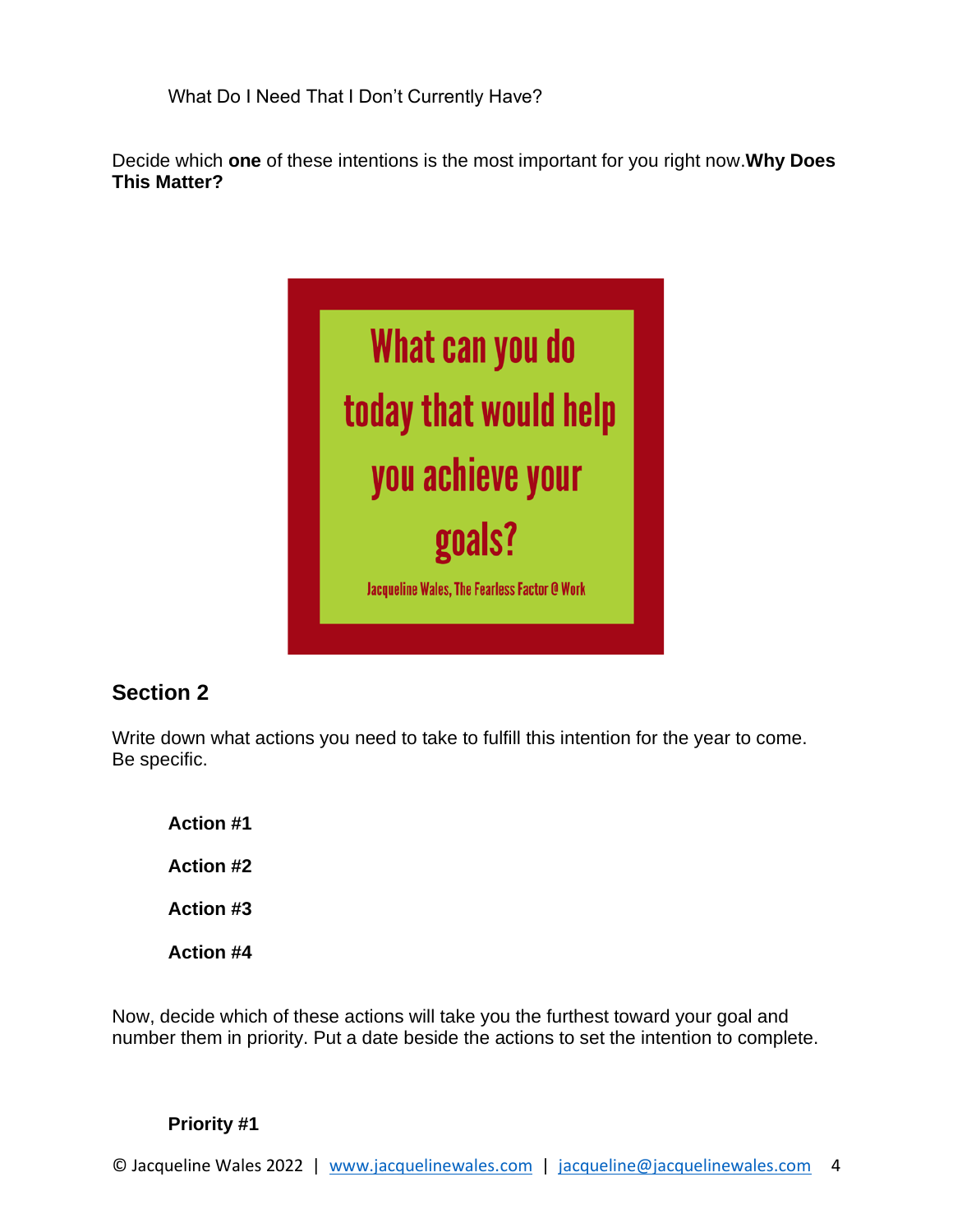#### **Priority #2**

**Priority #3**

### **Priority #4**

Do the same for each of your intentions. By focusing on only one thing at a time, you are giving clear signals that you are committed to the outcome of this intention.



## **Section 3**

Beyond your intentions for your business, or personal life, there are other dimensions you need to consider. Write down what you would like for each of the following areas.

- **My Emotional Life**
- My Family Life
- My Spirituality
- My Stress-Management
- **My Creativity**
- My Health and Wellness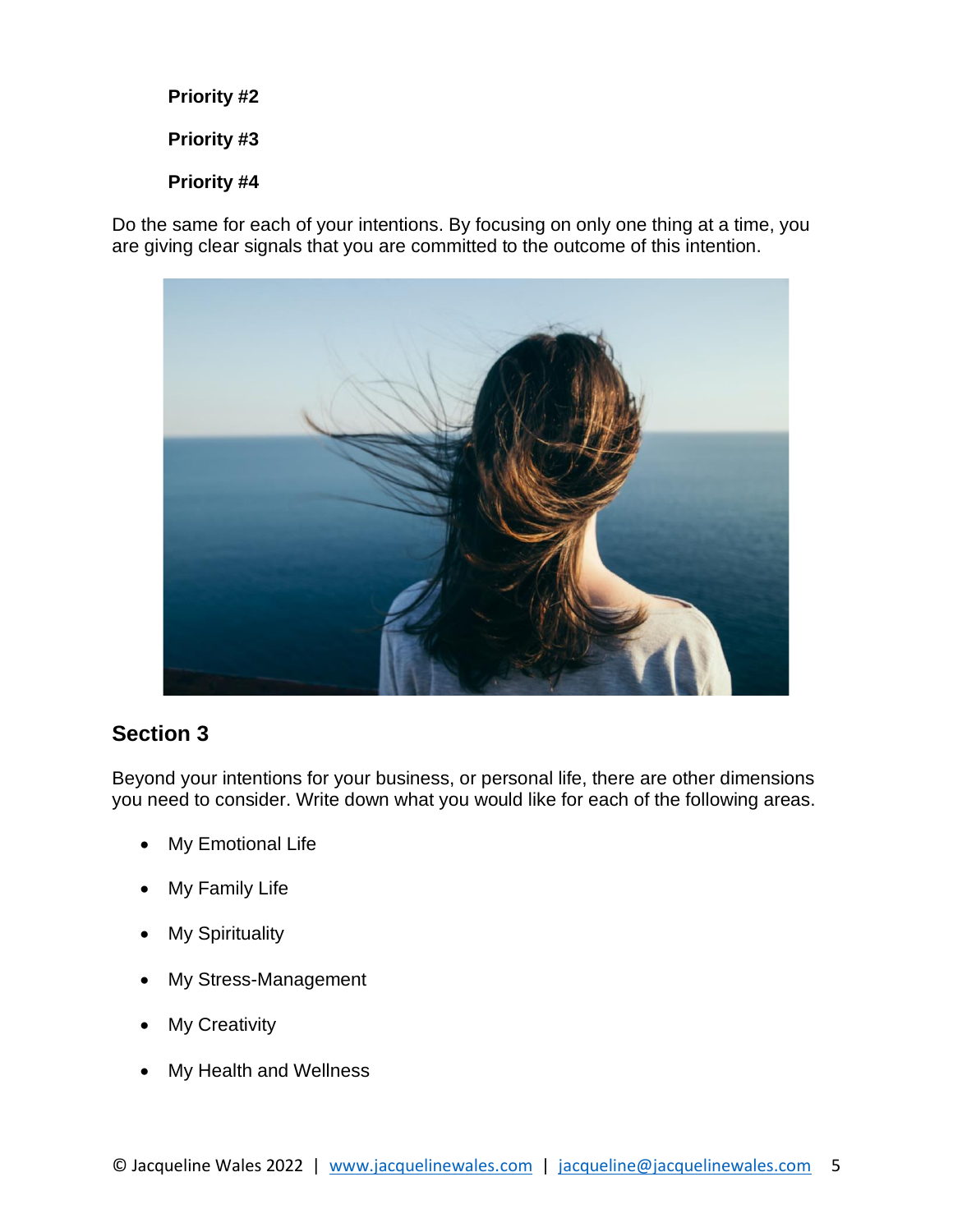

#### **BIG PICTURE**

If you put all this together, what does **YOUR** Big Picture look like? What will your life look like when you fulfill your intention, and take the right kind of actions to get you there? **Be specific.**

FINALLY….by making a commitment to yourself to pursue this intention diligently you are stating your intent with conviction.

#### **COMMITMENT**

By setting these intentions in writing, I am declaring that this is what I want, and I'm prepared to take action to reach fulfillment of this intention. I will honor the commitment I am making here today, and ask my community, the world and the universe to support me in obtaining this.

**Signed** 

Dated

**Accountability:** If you are comfortable with this, share it with your coach, or with someone you would like to hold you accountable for the results you say you want.